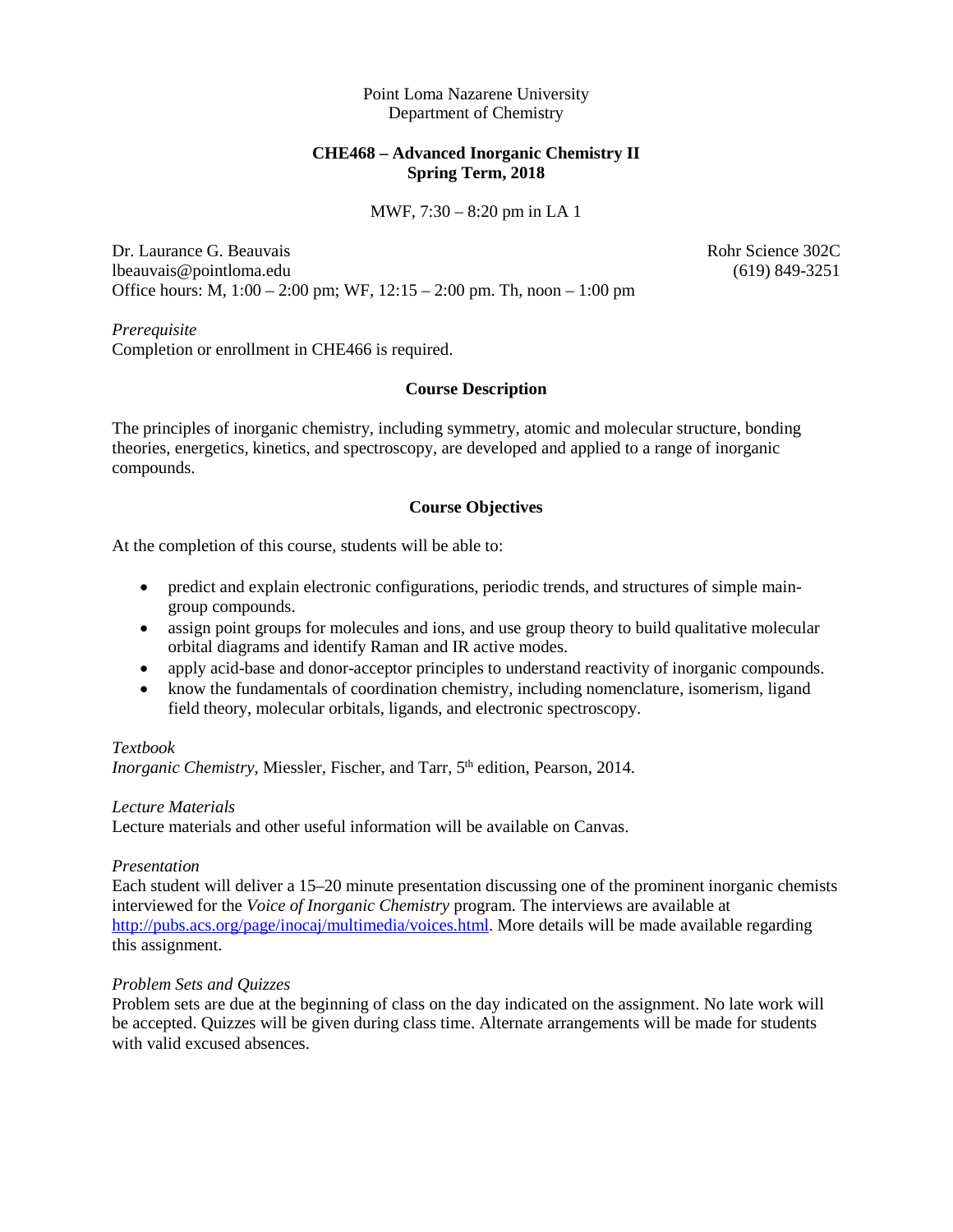#### *Grading*

The final grade will be determined as follows:

| Problem Sets & Quizzes |     |
|------------------------|-----|
| Presentation           | 10% |
| In-Class Activities    | 10% |
| Midterm Exams          | 25% |
| Final Exam             | 35% |

Letter grades will be determined at the end of the semester.

# **OTHER MATTERS:**

## **Student Privacy**

Point Loma Nazarene University adheres to the provisions of the student privacy act. Following FERPA guidelines, grades in this class will be communicated to students on an individual basis. However, exams will be returned in class in such a way that scores are not visible. All other graded works will be returned in your lab section. If you are not comfortable with this procedure, please see the instructor to make special arrangements. This request must be made during the first two weeks of the course.

## **ACADEMIC HONESTY**⍟

Students should demonstrate academic honesty by doing original work and by giving appropriate credit to the ideas of others. Academic dishonesty is the act of presenting information, ideas, and/or concepts as one's own when in reality they are the results of another person's creativity and effort. A faculty member who believes a situation involving academic dishonesty has been detected may assign a failing grade for that assignment or examination, or, depending on the seriousness of the offense, for the course. Faculty should follow and students may appeal using the procedure in the university Catalog. See [Academic](http://catalog.pointloma.edu/content.php?catoid=18&navoid=1278)  [Policies](http://catalog.pointloma.edu/content.php?catoid=18&navoid=1278) for definitions of kinds of academic dishonesty and for further policy information.

#### **ACADEMIC ACCOMMODATIONS**⍟

If you have a diagnosed disability, please contact PLNU's Disability Resource Center (DRC) within the first two weeks of class to demonstrate need and to register for accommodation by phone at 619-849-2486 or by e-mail at [DRC@pointloma.edu.](mailto:DRC@pointloma.edu) See [Disability Resource Center](http://www.pointloma.edu/experience/offices/administrative-offices/academic-advising-office/disability-resource-center) for additional information.

## **ATTENDANCE AND PARTICIPATION**⍟

Regular and punctual attendance at all classes is considered essential to optimum academic achievement. If the student is absent from more than 10 percent of class meetings, the faculty member can file a written report which may result in de-enrollment. If the absences exceed 20 percent, the student may be deenrolled without notice until the university drop date or, after that date, receive the appropriate grade for their work and participation. See [Academic Policies](http://catalog.pointloma.edu/content.php?catoid=18&navoid=1278) in the Undergraduate Academic Catalog.